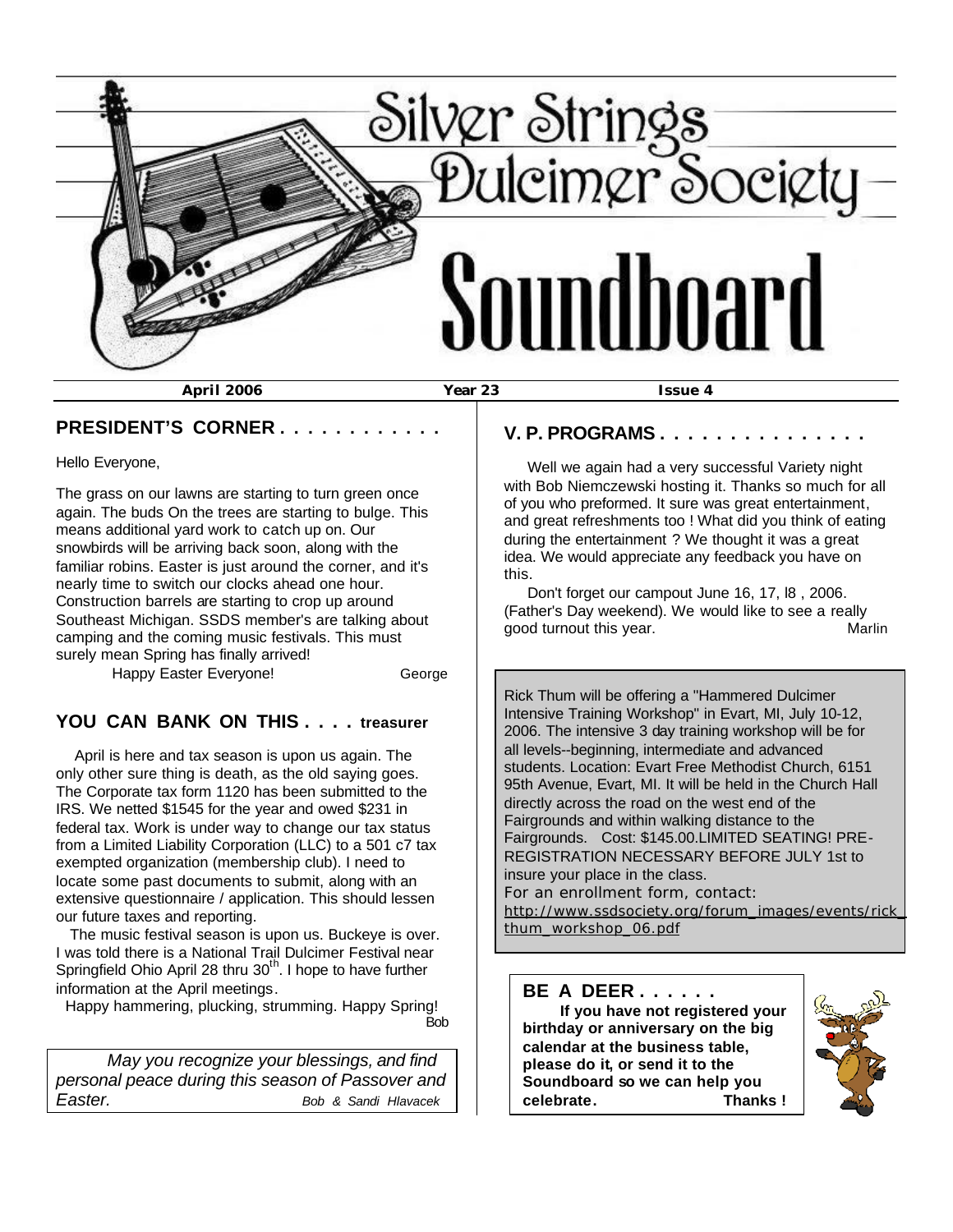# **V. P. BUSINESS . . . . . . . . . .**

#### Hi Everyone:

 Along with all of the usual signs of spring, we are starting to pick up on our group bookings. Here's what's on our calendar for April and May.

April 20-Belleville Senior Ctr, Belleville . . 8:30-10:00am April 20 -Oakwood Rehab Center, Dearborn, 2:30 - 3:30 pm April 25 -Living Longer & Loving It III (fundraiser for Chronic Illness), Laurel Manor, Livonia, 5:00 pm - 9:00 pm May 4….Farmington Hills Police Volunteer Recognition, Farmington Hills, 10:30 am - 12:30 pm

May 26..Eastern Star Installation, Hazel Park, 7:30 - 8:00 pm

 Won't you consider joining us for an upcoming performance? It is a great opportunity to improve your group playing skills, get to know your fellow club members on a different level, and have fun, too.

 Some groups request a limited number of players. Anyone interested in playing must sign up in advance. If you need to cancel, please let me know as soon as possible so that someone else may take your place.

 Referrals for prospective playdates are always welcome. Just have them call me, and I'll take it from there. In the meantime, be sure to check each issue of your newsletter for future play dates, or listen for announcements at our meetings.

Now a few reminders about protocol for play dates.

- 1) Players must arrive 1/2 hour before our scheduled performance time. We need that time to get set up, stow our bags, etc., and then get our minds and energy focused on our performance. It is very disruptive to those who arrive on time to either have to wait to set up, or to re-set up to accommodate late arrivals.
- 2) Please be sure to observe the dress code. If you're unsure what to wear, it is better to err on the side of overdressing than under-dressing. Or, just give me a call.
- 3) Remember to bring a copy of the monthly play list published in the Soundboard, so you'll know what tunes are being performed. (If there is a special list, I'll send that along with your play date reminder.)

That's it for now. Steve and I wish you and yours a very Happy Easter.

Ramona

# **Tamlin**

*Tam Lin* is an ancient Scots ballad which also appears in Scandinavia. The tale of "Tam Line" is mentioned in *Vederburns Complaint of Scotland* (1549) and an air by the name of "Young Thomlin" appears between 1600 and 1620. A ballet of "Thomalyn"was licensed in 1558. There are many variations on the name "Tam Lin" In addition to those above he is known as Tom Line, Tom Linn, Tamlin, Tomaline Tam-line and Tam Lane.

### **MARK YOUR CALENDAR :**

| Apr. 8 Uncle Carl's Jam Adrian<br>Apr. 17-? Int'l. Music Festival @ Dollywood |                                                                                                      |
|-------------------------------------------------------------------------------|------------------------------------------------------------------------------------------------------|
| Apr. 20 SSDS Playdate 8:30-10:00am                                            | @ Belleville Senior Ctr. Belleville<br>SSDS playdate 2:30-3:30 pm<br>@Oakwood Rehab Center, Dearborn |
| Apr. 25 SSDS playdate, 5-9:00pm                                               | @ Laurel Manor, Livonia                                                                              |
| Apr. 28-30 National Trail Dulcimer Festival                                   | near Springfield, Ohio                                                                               |
| May $4 \ldots \ldots \ldots \ldots$ . SSDSplaydate, 10:30am-12:30pm           | For Police Fqrmington Hills                                                                          |
| May 26 SSDS Playdate 7:30-8:00pm                                              | For Eastern Star Hazel Park                                                                          |
| June 16-18 SSDS Campout, Meyers Lake                                          |                                                                                                      |
| July 12-16. Evart Funfest Evart, Mi                                           |                                                                                                      |
| Aug. 25-27. Nidland Musicfest Midland, Mi                                     |                                                                                                      |
|                                                                               |                                                                                                      |

| Apr. 1. Happy Birthday Alice Avery   |                             |  |
|--------------------------------------|-----------------------------|--|
|                                      | Happy Birthday. Larry Roper |  |
| Apr. 10 Happy Birthday Luke Kawecky  |                             |  |
| Apr. 13 Happy Birthday Bill Deighton |                             |  |
| Apr. 18 Happy Birthday Carl Malwitz  |                             |  |
| Apr. 27 Happy Birthday Jason Yanity  |                             |  |

# **NOTES FROM THE SECRETARY . . . . . .**

On March 2 we had a board meeting, with 15 members attending. Some items covered were:

- 1. By-law changes will be brought to membership for voting
- 2. Evie Bain will be chairman of the banquet again this year
- 3. SSDS Campout at Meyers Lake will be held on Father's Day weekend, June 16-l8. Flyers and registration forms are now available.
- 4. Board meetings will be held quarterly.
- 5. For variety nights we will continue to have pizza, and possibly salad.
- 6. We will have the 2006 picnic at German Park in Ann Arbor, around the first of August, with a roast pig and pot luck.
- 7. Wendy Malwitz has asked if anyone is interested in going to Ireland or England as a group. If you are interested, please contact someone on the board.
- 8. It was suggested we get T-shirts or vests for playdates and other events. If you are interested, please let the board know.
- 9. An SSDS group will go to Dollywood again this year in late April. If you are interested, contact George Gonyo or Pat Altpeter. ……………………………………..Carol

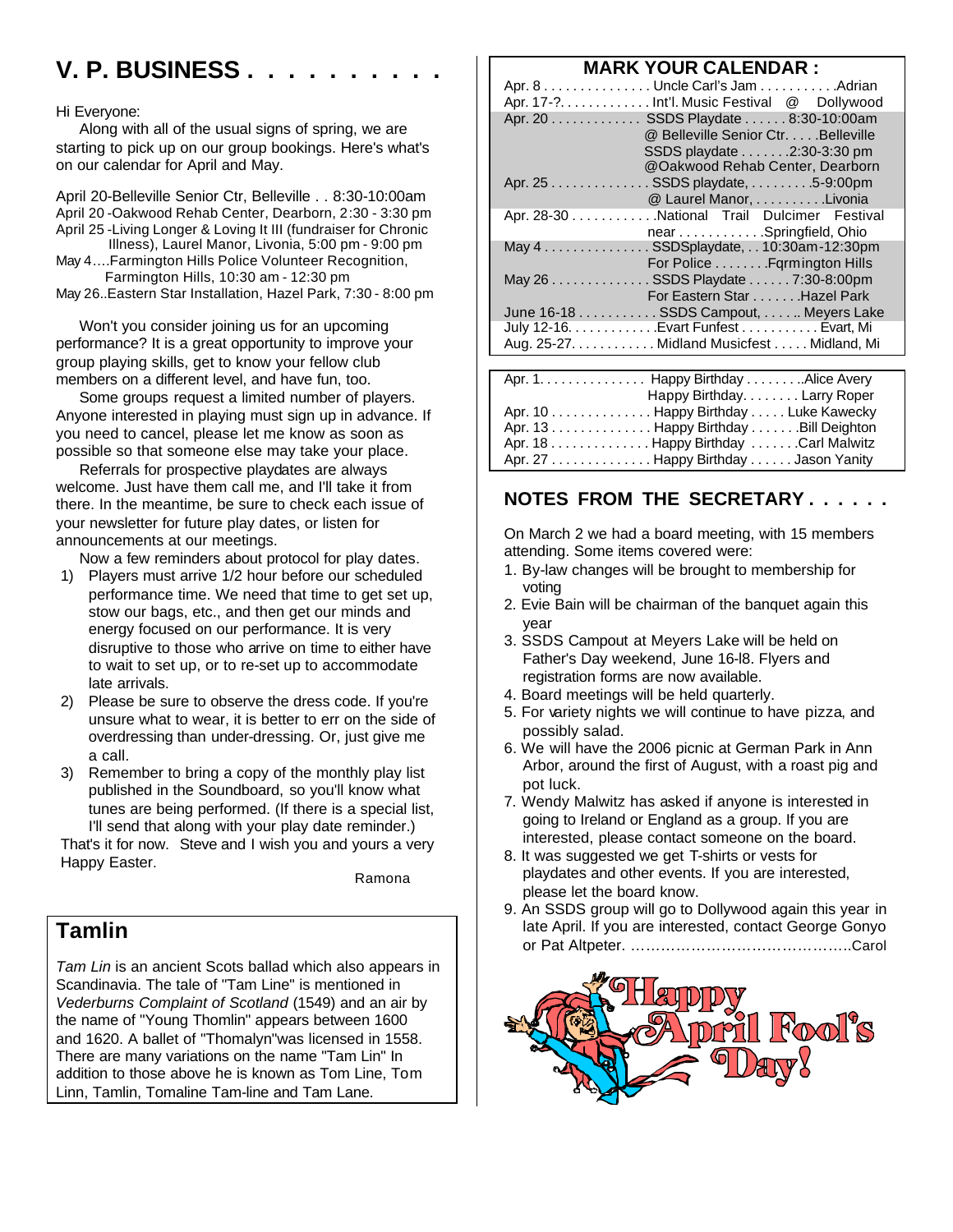**NEW ADDRESS . . . . . . . . .** Terry & Alice Avery have moved to a new pad. Mark it on your roster….. 407 Westminster Marine City, MI 48039

#### **A MUSICAL REMEMBERANCE. . . . . . . .**

#### Viola's Schottische

 Prior to 9/11, our club used to play at Metro Airport during the Christmas Holidays. We would meet at the church, squeeze as many people and instruments into our vans as possible, and set out in our holiday attire, complete with Santa Claus hats on most of our heads.

 We learned early in the years that we played there, that it was smarter to separate at the inspection area and go through as many open lines as there were. It took a while to explain what those strange instruments were, and that the tuners and alligator clips were of no danger.

 Once through, we would drag our stuff to the second "off loading area" and set up for business. Of course, it was a long empty hall, and there was no audience unless passengers from the main hall wandered in, or the concession workers on break would sit and listen.

 However, our job was to entertain the passengers disembarking from the planes. So about every twenty minutes, someone would shout, "Plane in, get ready!" and we had a large pass-by group, weary and dragging kids, and carry on luggage, heading for the doors as fast as they could go.

 We would play the holiday songs, of course, but anything peppy was the rule. One of the last years we were there, we started to play "Viola's Schottische". Imagine our surprise, when a whole group of passengers from the Netherlands joined hands and danced back and forth, up and down, and finally out into the main area shouting Merry Christmas! We were there to welcome them home, and welcome them we did. Marie Naster

# **CONSIDER THIS AS YOU PLAY . . . . .**

 The title of the song "Cold Frosty Morning" refers to the battle of Culloden Moor.On the morning of April 16, 1746 an English Army of 9,000 massacred a Scottish army of 5,400 ending the Jacobite Rebellion. . . . Karen

#### **Songs I've found... Why aren't they on our play list ?**

Wild Hog in the Woods Stump-tail Dog Skunk in the Collard Patch Greasy Coat Liberty Off the Corn Liquor Still Moses Hoe the Corn Soppin' the Gravy Blind Steer in the Mud Hole Great Big Taters in Sandy Land

Bob Hlavacek

#### **FROM THE MUSIC MAN . . . . . . . . . . .**

 Spring has finally arrived, but somewhat chilly.The song of the month for April will be "Angeline the Baker".

 I checked the tune list for Evart, and there are a couple of key changes on:"Turkey in the Straw " (G) and "You're a Grand Old Flag "(F) Let's practice these this month at our jam sessions. Anyone needing copies let me know. The second state of the second state and state and state and state and state and state and state and state  $\sim$ 

# **PRACTICE… PRACTICE… PRACTICE !**

|    |     | <b>SSDS</b>                          |  | <b>April Play List</b> |      | first |
|----|-----|--------------------------------------|--|------------------------|------|-------|
|    |     |                                      |  |                        |      | note  |
| 1  | D   | Chinese Breakdown                    |  | 3X                     | A    |       |
| 2  | G   | Bellman's Jig                        |  |                        | 3X   | G     |
| 3  | С   | <b>Black Velvet Waltz</b>            |  |                        | 3x   | G     |
| 4  | D   | <b>Flop Eared Mule</b>               |  |                        | 31/2 | F#    |
| 5  | D   | Viola's Schottische                  |  |                        | 3x   | F#    |
| 6  | G   | I'll Rem'ber you, Lov, in my Prayers |  |                        | 4X   | D     |
| 7  | G   | Down Yonder.                         |  |                        | 3X   | B     |
| 8  | G   | Silver and Gold                      |  |                        | 3X   | B     |
| 9  | D   | <b>Hey Polka</b>                     |  |                        | 4X   | A     |
| 10 | G   | Westphalia Waltz                     |  |                        | 2X   | D     |
| 11 | C   | Julida Polka                         |  | (end on A)             | 31/2 | G     |
| 12 | AM  | Katushka                             |  |                        | 5X   | A     |
| 13 | EM  | Tamlin                               |  |                        | 3x   | B     |
| 14 | D   | Peek-A-Boo Waltz                     |  |                        | 3x   | F#    |
| 15 | G   | Maggie                               |  |                        | 3X   | B     |
| 16 | G   | Rakes of Mallow                      |  |                        | 3X   | D     |
| 17 | D   | Pays de Haut                         |  |                        | 2x   | F#    |
| 18 | D   | Flight of the Haggis                 |  |                        | 3x   | D     |
| 19 | G   | <b>Red Wing</b>                      |  |                        | 3X   | D     |
| 20 |     | Endless Medley:                      |  |                        | 2 ea |       |
|    | D   | Ragtime Annie                        |  |                        |      | F#    |
|    | D   | Soldiers Joy                         |  |                        |      | F#    |
|    | D&G | <b>Golden Slippers</b>               |  |                        |      | D     |
|    |     |                                      |  |                        |      |       |



# **Register now for the 3rd Annual Uncle Carl's Club Campout**,

 June 23, 24, 25 at Waffle Farms in Coldwater. Call Pennye Scheiber at 517-547-7448 or write to pennyes@dmci.net for a registration form. A \$20 deposit is required. We'll have jamming, relaxation, a Saturday pot luck supper, and Sunday breakfast.